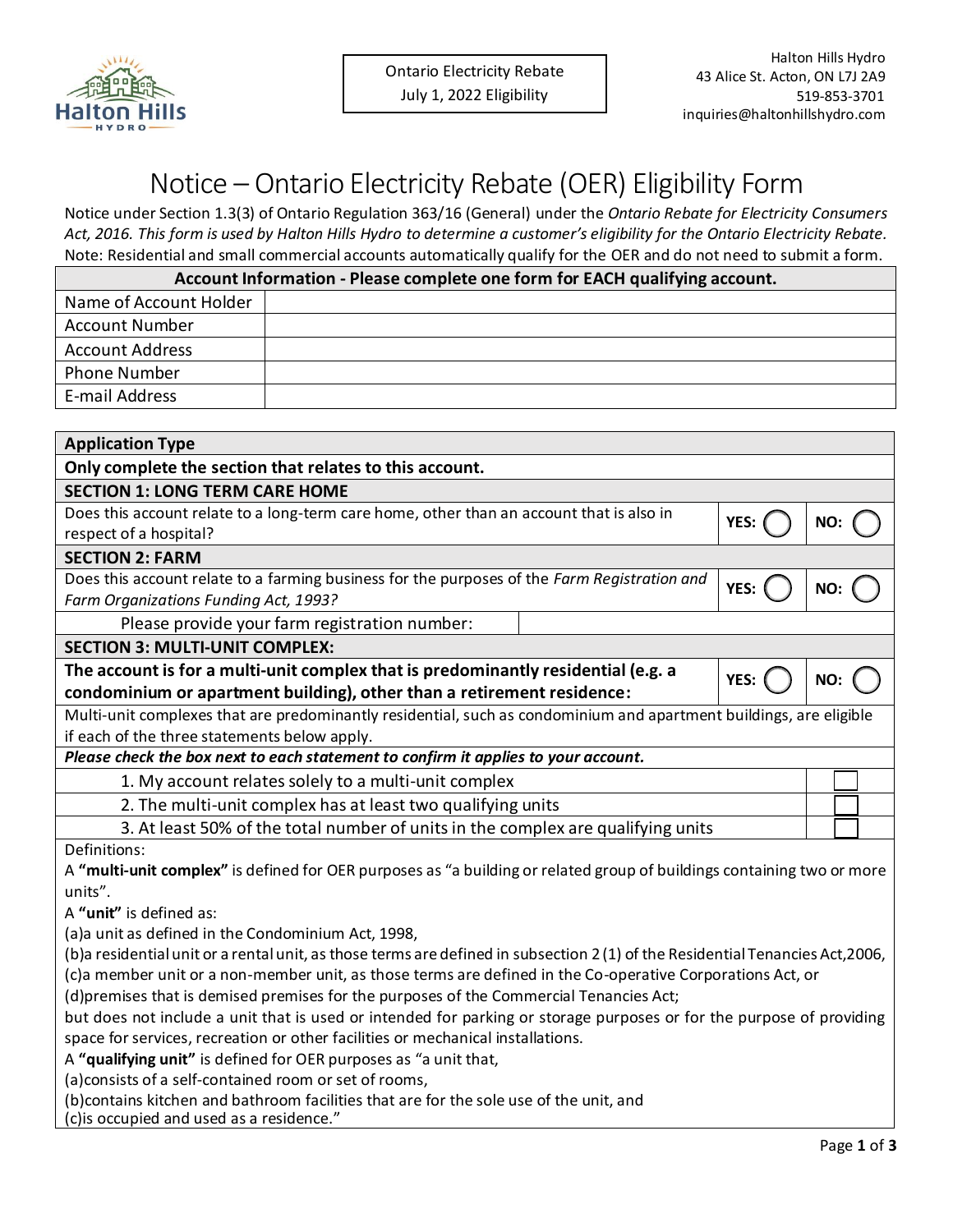| SECTION 4: COMMON ELEMENTS OF A MULTI-UNIT COMPLEX THAT IS PREDOMINANTLY RESIDENTIAL                                           |        |     |  |  |  |
|--------------------------------------------------------------------------------------------------------------------------------|--------|-----|--|--|--|
| The account is for common elements of a multi-unit complex that is predominantly                                               | YES: ( | NO: |  |  |  |
| residential other than a retirement residence:                                                                                 |        |     |  |  |  |
| Starting July 1, 2022, accounts for any common elements of a multi-unit complex that is predominantly residential              |        |     |  |  |  |
| are eligible for the OER. To qualify, each of the three statements below must apply.                                           |        |     |  |  |  |
| Please check the box next to each statement to confirm it applies to your account.                                             |        |     |  |  |  |
| 1. My account relates solely to common elements of a multi-unit complex                                                        |        |     |  |  |  |
| 2. The multi-unit complex, including any part of the multi-unit complex to which the                                           |        |     |  |  |  |
| common area account does not apply, has at least two qualifying units                                                          |        |     |  |  |  |
| 3. At least 50% of the total number of units within the multi-unit complex are qualifying                                      |        |     |  |  |  |
| units                                                                                                                          |        |     |  |  |  |
| <b>Definitions:</b>                                                                                                            |        |     |  |  |  |
| "Common elements" are defined for OER purposes as "any part of the multi-unit complex that is not a unit.                      |        |     |  |  |  |
| See Definitions under Section 1 for definitions of "multi-unit complex", "unit" and "qualifying unit".                         |        |     |  |  |  |
| <b>SECTION 5: RETIREMENT RESIDENCES</b>                                                                                        |        |     |  |  |  |
| The account is for a retirement residence:                                                                                     | YES:   | NO: |  |  |  |
| Starting July 1, 2022, accounts for a retirement residence will be eligible for the OER. To qualify, each of the four          |        |     |  |  |  |
| statements below must apply.                                                                                                   |        |     |  |  |  |
| Please check the box next to each statement to confirm it applies to your account.                                             |        |     |  |  |  |
| 1. My account relates solely to a retirement residence                                                                         |        |     |  |  |  |
| 2. At least 50 per cent of the units in the facility are occupied or intended to be occupied                                   |        |     |  |  |  |
| as a permanent residence by at least one person who is 65 years of age or older and who                                        |        |     |  |  |  |
| is not related to the operator of the facility (see page x for definitions)                                                    |        |     |  |  |  |
| 3. There are at least six persons aged 65 or older who occupy or are intended to occupy                                        |        |     |  |  |  |
| the facility                                                                                                                   |        |     |  |  |  |
|                                                                                                                                |        |     |  |  |  |
| 4. The facility is <b>NOT</b> a long-term care home.                                                                           |        |     |  |  |  |
| <b>Definitions:</b><br>A "unit" is defined as:                                                                                 |        |     |  |  |  |
| (a)a unit as defined in the Condominium Act, 1998,                                                                             |        |     |  |  |  |
| (b)a residential unit or a rental unit, as those terms are defined in subsection 2 (1) of the Residential Tenancies Act, 2006, |        |     |  |  |  |
| (c)a member unit or a non-member unit, as those terms are defined in the Co-operative Corporations Act, or                     |        |     |  |  |  |
| (d)premises that is demised premises for the purposes of the Commercial Tenancies Act;                                         |        |     |  |  |  |
| but does not include a unit that is used or intended for parking or storage purposes or for the purpose of providing           |        |     |  |  |  |
| space for services, recreation or other facilities or mechanical installations.                                                |        |     |  |  |  |
| <b>SECTION 6: MOBILE HOME PARKS</b>                                                                                            |        |     |  |  |  |
| The account is for a mobile home park:                                                                                         | YES:   | NO: |  |  |  |
| Starting July 1, 2022, accounts for mobile home parks will be eligible for the OER.                                            |        |     |  |  |  |
| Please check the box next to the statement below to confirm it applies to your account.                                        |        |     |  |  |  |
| 1. My account relates solely to a mobile home park                                                                             |        |     |  |  |  |
| <b>Definitions:</b>                                                                                                            |        |     |  |  |  |
| A "mobile home park" is defined for OER purposes as "the land on which one or more occupied mobile homes are                   |        |     |  |  |  |
| located and includes the rental units and the land, structures, services and facilities of which the landlord retains          |        |     |  |  |  |
| possession and that are intended for the common use and enjoyment of the tenants of the landlord". A "mobile home"             |        |     |  |  |  |
| is "a dwelling that is designed to be made mobile and that is being used as a permanent residence". Trailer parks that         |        |     |  |  |  |

are not mobile home parks do not qualify for the OER.